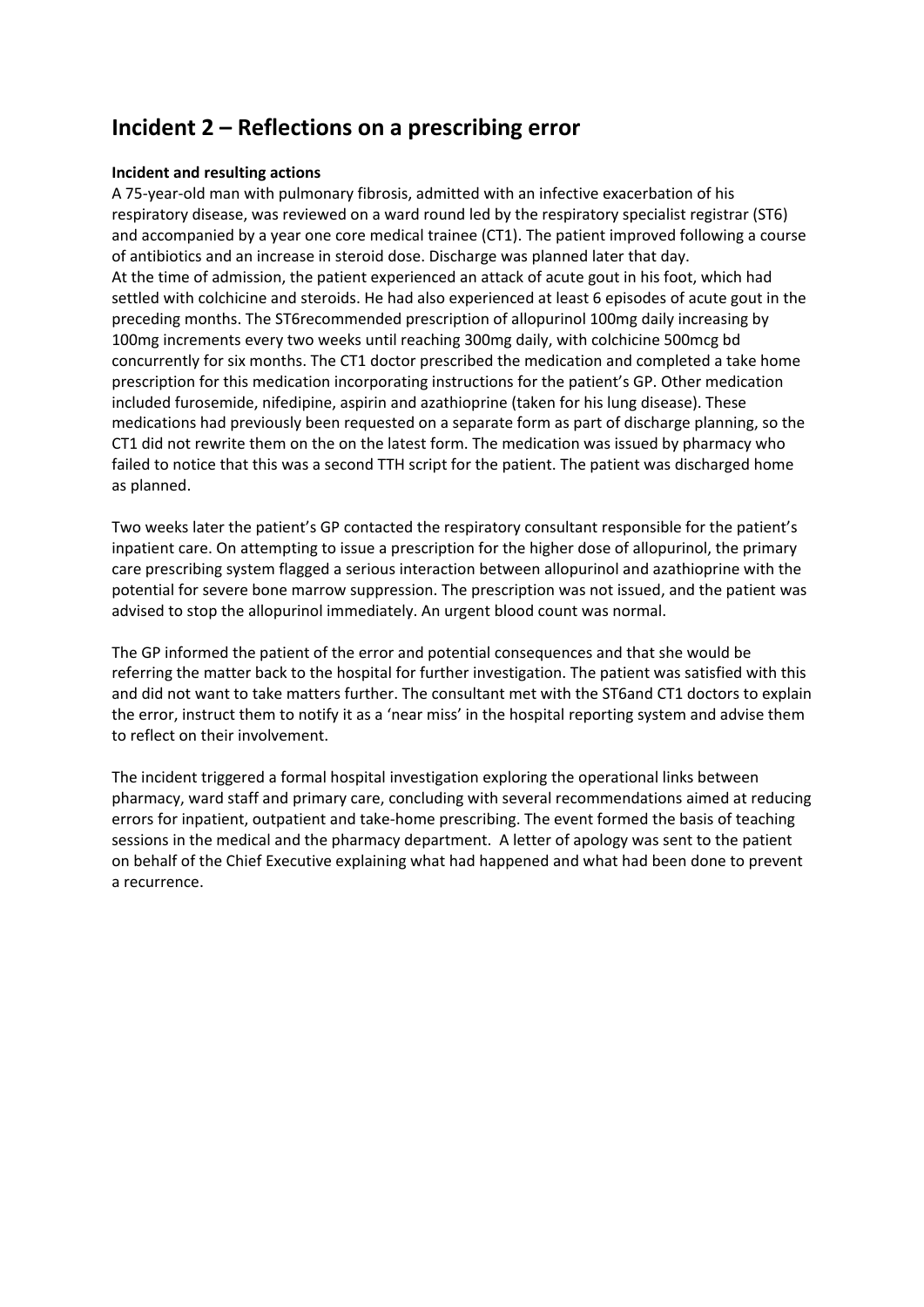**Reflective templates on this incident (the CT1 doctor)**

**Personal reflection can help doctors consider the difference between what you were thinking at the time and your learning looking back after the event in order to help you think differently if something similar happens in the future** 

# **A. Reflection based on Schon**

**Reflection-in-action** – thinking ahead, analysing, experiencing, critically responding (in the moment) What were you thinking at the time?

When I learned of the incident I was embarrassed by my involvement in a potentially serious error, but enormously relieved that no harm had come to the patient. I initially felt somewhat frustrated that whilst I had signed the prescription I was only doing what the STR had instructed me to do and was anxious about what an investigation would involve and its implications for me and my career.

# **What was influencing that thinking?**

My thinking was influenced by a combination of concern for the patient, frustration with systems and the pressures in which I work, which increase the risk of error and a fear of consequences for myself.

**Reflection-on-action** – thinking through subsequent to the situation, discussing, reflective journal.

# **What is your thinking about the event now? Having time to think, discuss, review information etc**

I remain immensely relieved that no harm came to the patient and also that the investigation has been carried out in a fair manner without apportioning all the blame to me. I now have more confidence in the near-miss reporting process.

Having reflected on the incident I realise that I have learned some important lessons. Firstly, how important it is to be obsessive about all prescriptions and ensure that all medication is included on any TTH script.

Secondly, I realise that simply to do as a senior colleague instructs you to do without considering the appropriateness of those instructions is not professional behaviour and I will change my approach in future to adopt a more questioning approach.

# **Reflection can help manage the emotional impact of professional life. This can be personal or shared with a colleague/ trainer/ appraiser.**

**The next three examples illustrate a professional approach to managing your emotional health and personal development.** 

# **B. Reflection - The what, why, how approach**

### **What do you want to reflect on?**

A prescribing error, which could have caused significant harm

### **Why do you want to reflect on it?**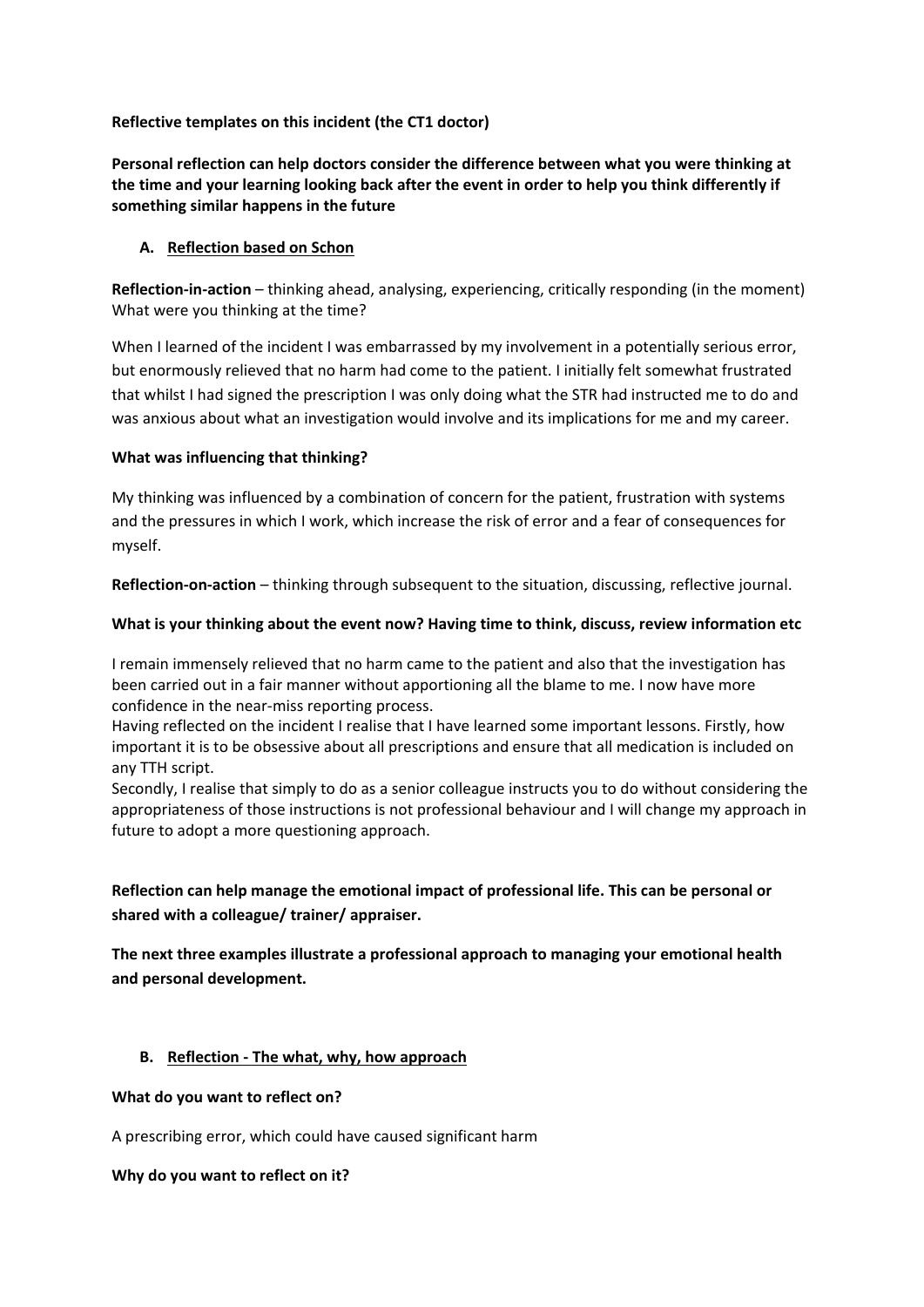Personal involvement in a near miss.

Several systemic factors involved

Unpleasant experience but hugely beneficial learning experience in hindsight

# **How did you and how will you learn from this?**

Read up on drug interactions and safe prescribing practice.

Be obsessive when prescribing - check and double check.

Reflecting on the incident made me appreciate how easy it is for prescription errors to occur and the potentially fatal consequences.

Prescribing systems in primary care have a better safety net than we do in secondary care in terms of flagging up such errors and I have fed this back as part of the investigation.

Learned about and understood human factors and how easy it is to stop thinking and questioning when working within a hierarchical structure.

Mustn't assume the pharmacy staff can provide a complete safety net to pick up errors.

# **How have you been affected by this?**

Initially disappointed that one of my actions might have harmed someone.

Convinced myself my career was over for several days after hearing about the incident.

Felt anxious and unable to discuss it openly with anyone.

My consultant was calm and reassuring and a subsequent chat when he discussed some of the incidents he'd been involved in, really helped me regain perspective.

Now feel reassured and have a much better understanding of the process and importance of ensuring everyone learns from near misses.

Realised how important collaborative practice with other health professionals is and I am now determined to improve my own contribution to this area.

# **C. Reflection based on Rolfe et al…**

### **What?** – (a description of the event)

What happened? What did I do? What did others do? **What did I think or feel?** What was I trying to achieve? What were the results? What was good or bad about the experience?

Prescription of a medication with the potential for severe interaction with existing medication. My involvement was to write the prescription on the inpatient chart and the TTH, but I only included the new medication on the TTH without listing other medication so potential interaction was not noticed in pharmacy. The error was picked up two weeks later when the GP systems picked up the potential for a drug interaction and informed the hospital. No harm came to the patient who was fully informed. I reported the incident and fully co-operated with subsequent investigations.

The prescribing error was triggered by my STR asking me to prescribe the medication on the ward round because of the patient's symptoms. I did so focussing on my own efficiency in completing the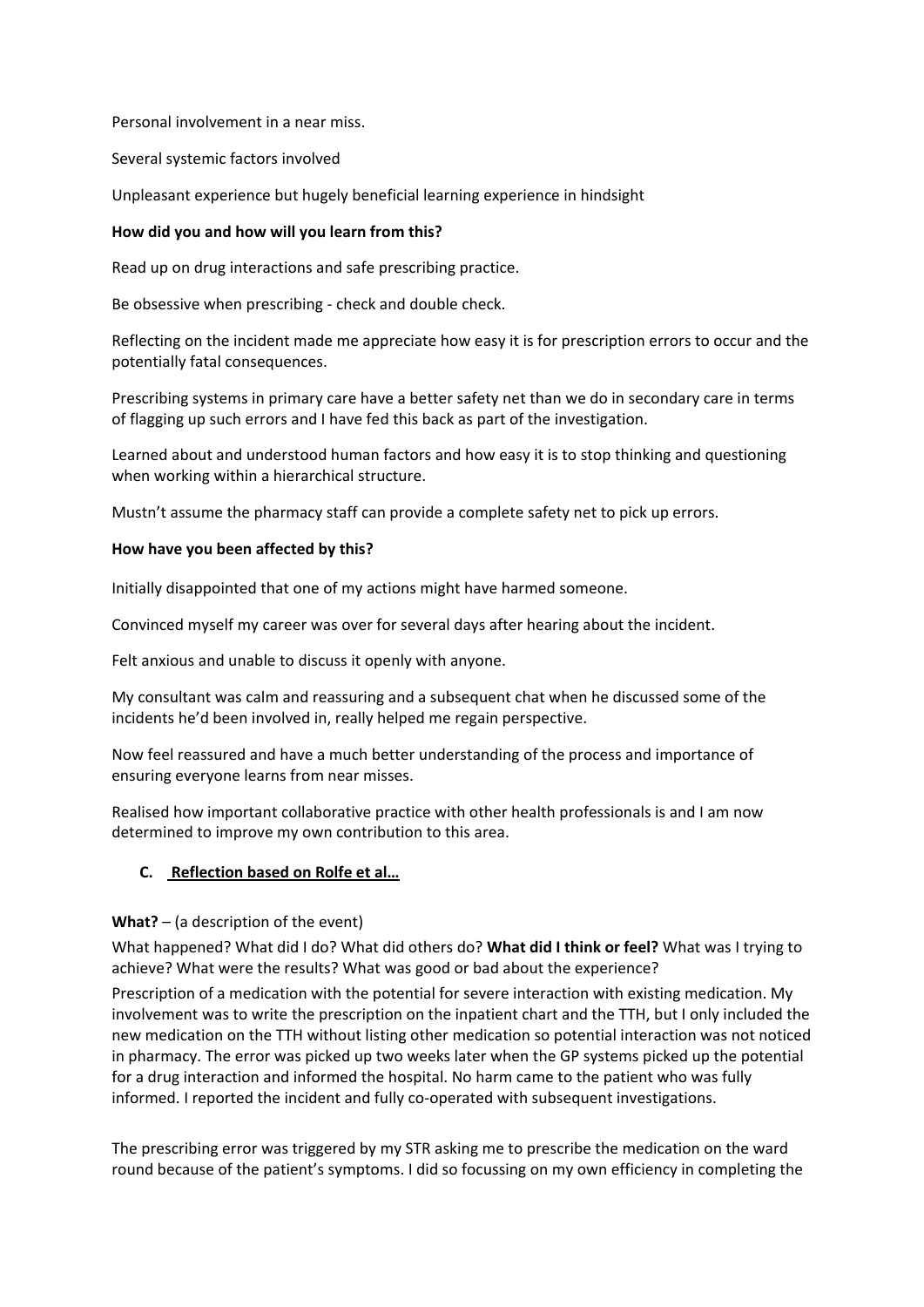task rather than considering the appropriateness. I initially considered it was all the STR's fault but on reflection realise that simply doing as one is told without considering the request is not working to the required standard expected of a doctor.

The result of the error was a near miss, which could have had serious consequences if not detected at the point it was.

The bad bits of this experience were how I felt and the fact that a patient could have been harmed. The fact that even today our systems have potential holes in them allowing errors to slip through was disconcerting. The good bits include a personal reassurance that I did feel as bad about it as I did and how much learning I achieved as a result, which means I must care. Reassured by the investigation process and particularly pleased to see how well I was supported by my consultant.

# **So, what?** – (An analysis of the event)

So, what is the importance of this? So, what more do I need to know about this? So, what have I learned about this? So, what does this imply for me? What do I feel about this?

This event illustrates the potential for errors and that these are usually a combination of individual and systemic factors. It has been an upsetting but useful experience and one which will change my behaviour and hopefully make me more resilient in dealing with errors in the future. Whilst disappointed to be involved in this I am now feeling positive, better educated and more prepared.

# **Now what?** (Proposes a way forwards following the event)

Now what could I do? Now what should I do? Now what would be the best thing to do? Now what will I do differently next time?

I have read lots of information about prescribing errors and drug interactions and it has been an eyeopener. I will personally take much greater care and responsibility for every prescription I issue whether at my own or someone else's behest and will use the BNF much more consistently. I will never complete a TTH form without being clear about all the medication a patient is taking even if that results in a delay for the patient.

I will be more proactive about encouraging reporting of near misses given my experience and also endeavour to support much better inter-professional education and collaborative practice between pharmacists and medical staff.

# **D. Reflection based on Gibbs reflective cycle…**

Gibbs, G. (1988) *Learning by doing. A guide to teaching and learning methods*. Oxford Polytechnic: Oxford

# **To fully learn from a situation,** *what else could I have done* **is a vital component. How this is recorded is a source of anxiety. In discussion in appraisal/supervision.**

### **Description** – what happened?

A patient on long term azathioprine was admitted and treated for a chest infection. At the point of discharge, it was noted that he needed treatment for gout and was started on allopurinol by myself at the instruction of the STR, without recognition of the potential for interaction with azathioprine. The error was picked up two weeks later by the GP and no harm came to the patient. An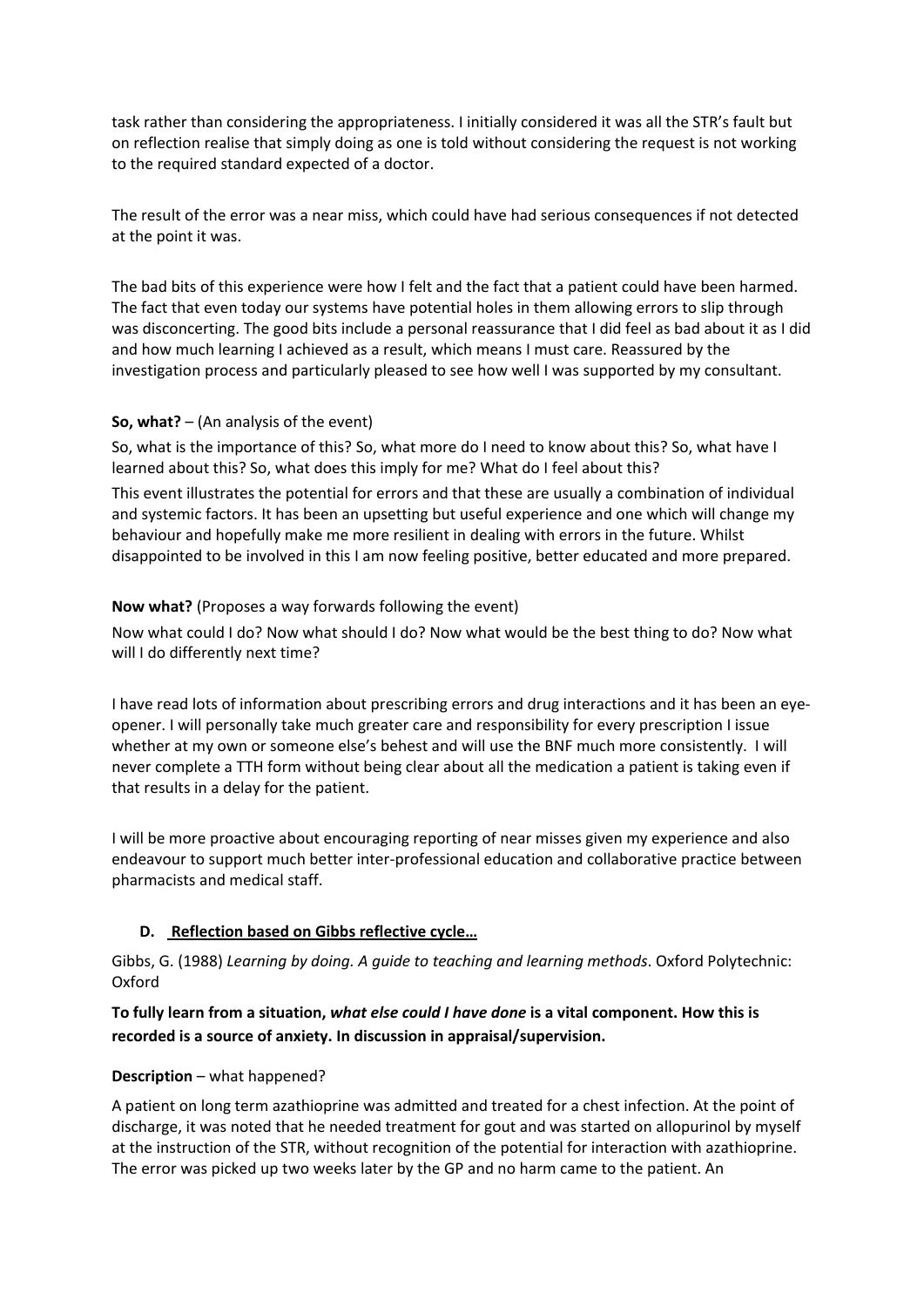investigation was carried out which highlighted individual and systemic failings and changes have been implemented to reduce the risk of future repetition.

# **Feelings** – what were you thinking and feeling?

Once the error had been identified and I realised my part in it I felt disappointed in myself, angry at my STR, frustrated that the systems hadn't been able to pick this up sooner, frightened by potential consequences and immensely relieved that no harm had come to the patient.

**Evaluation** – what was good and bad about the experience? What went well and what went badly?

No harm came to the patient who accepted the explanations, apology and actions and did not want to make a formal complaint. The way I felt personally was horrible and had me questioning my own ability to handle a career in medicine. The fact that such an error can occur and remain undetected for a couple of weeks highlighted weaknesses in the system and some of these have now been addressed. Personally, I have learned a lot from the experience in terms of process, factual knowledge and prescribing skills. I now feel privileged to have experienced what I did without any harm coming to a patient. It will significantly change my future behaviour. I now recognise the importance of clinical incident reporting and ensuring systems promote individual and collective learning. My experience increased my overall confidence that investigations can happen in a constructive no-blame manner. However, I wonder whether that would be the case had the patient died.

**Analysis** – what sense can you make of the situation?

This incident made me realise how easy it is for serious errors to occur and potentially cause patient harm when working in systems as complex and pressurised as the NHS. The importance of interprofessional communication, personal responsibility, and a supportive environment were all highlighted.

# **Conclusion** – what else could you have done?

I could have taken more care when prescribing rather than just accepting the instructions given to me. This could have avoided the subsequent chain of events. I should also have included all medication on the TTH which would have made it likely that pharmacy would have picked up the problem.

### **Action plan** – if it arose again, what would you do?

I will not rush prescriptions whatever pressure I feel under and if in doubt I will check for interactions. I will not allow myself to carry out instructions of others without considering them in full as an independent professional.

# **More detailed recording of reflection can help ensure you learn all the lessons from events, both positive and negative.**

# **E. What happened, what did you do, what have you learnt, what next?**

*Added detail can help you remember the incident but is not necessary to demonstrate reflection*

### **What's the issue you reflected on?**

# **An incident/situation/feeling that gave you cause for reflection**

A prescribing error in an elderly man which caused no harm but had potentially fatal consequences.

### **What made you stop and think?**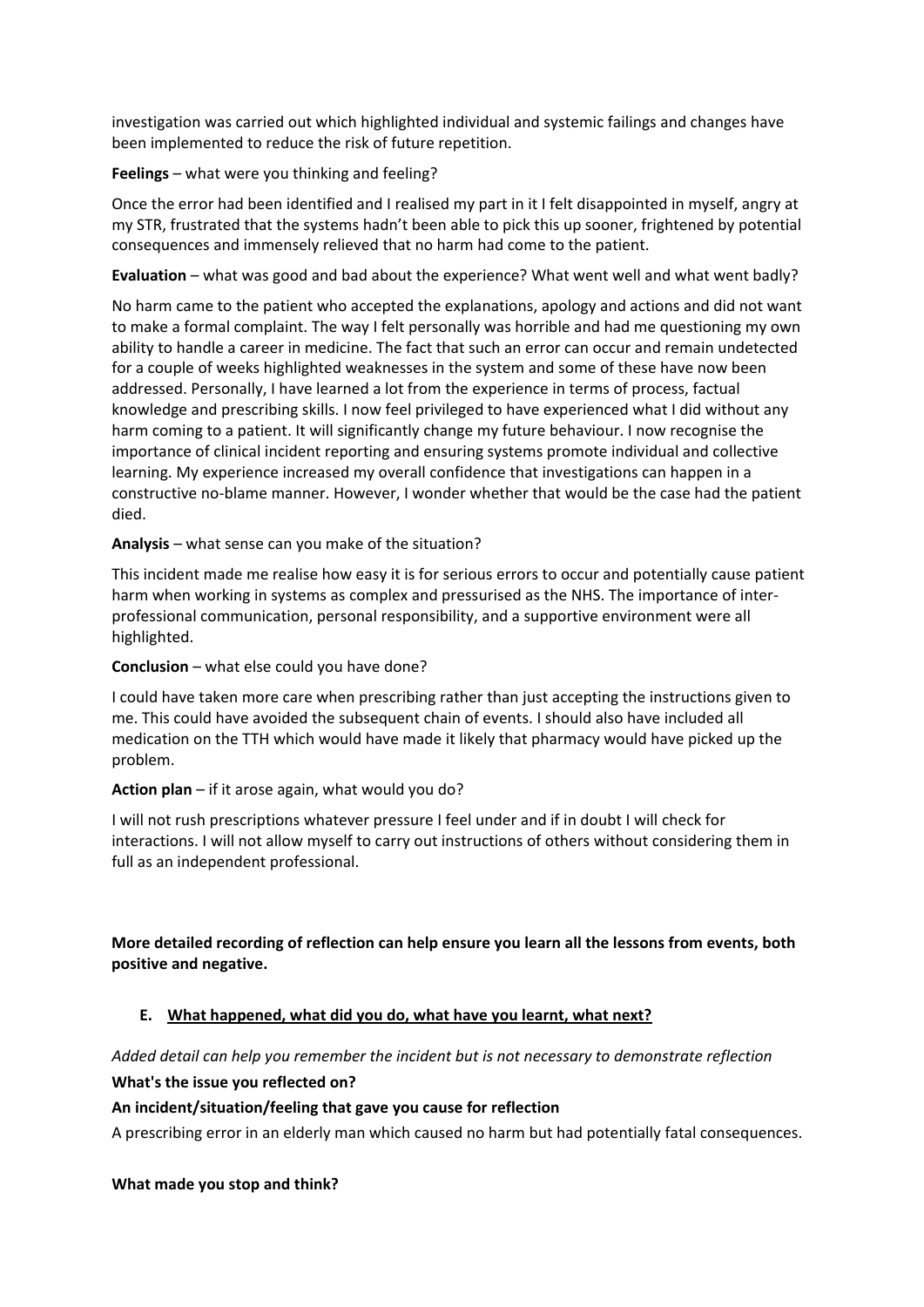The incident being reported by the GP and realizing that I had contributed to it by prescribing the drug and not completing the TTH adequately.

# **There are many ways to reflect - how did you do it?**

Initially personal reflection and lots of thinking about the incident and contributory factors. As my anxiety reduced I discussed with my consultant who was very supportive and helped transform this into a learning experience.

# **What did you do?**

Once informed of the event by my consultant I flagged it as a "near miss" incident in our hospital safety reporting system.

I read about the drugs involved and also about drug interactions and prescribing in general to improve my knowledge.

I participated in the hospital investigation and contributed to a teaching session in medical and pharmacy departments and am now involved in a collaborative project with pharmacists to identify and collate drug errors from inpatient charts as a source of education for all doctors in the department.

# **Tell us what you took away or learned from this experience?**

I have gained an increased sense of personal responsibility and accountability for my own actions particularly when I sign my name to something like a prescription.

An increased sense of responsibility for reporting and learning collectively from near misses. Motivation to collaborate in interprofessional education to promote collaborative practice and try to improve patient outcomes.

# **How did it change your thinking or practice?**

It's changed both. I have become more mature in my thinking and more diligent in my prescribing practice.

# **What have been the effects of your changes?**

An increased personal awareness of risks in healthcare and the dangers of hierarchical or deferential behaviour. I hope there will also be wider benefits resulting from my determination to be involved in systems to avoid such errors and the negative emotions experienced by all involved.

### **Has it improved your practice and outcomes?**

Completely changed my approach to prescribing- I double check everything but am conscious of avoiding falling into the trap of becoming overly cautious or avoiding doing things for fear of error. So far that has not happened.

### **Written reflections also provide evidence of reflective practice.**

# **F. Reflection for appraisal based on AoMRC Template**

**Outline** skills, activity or event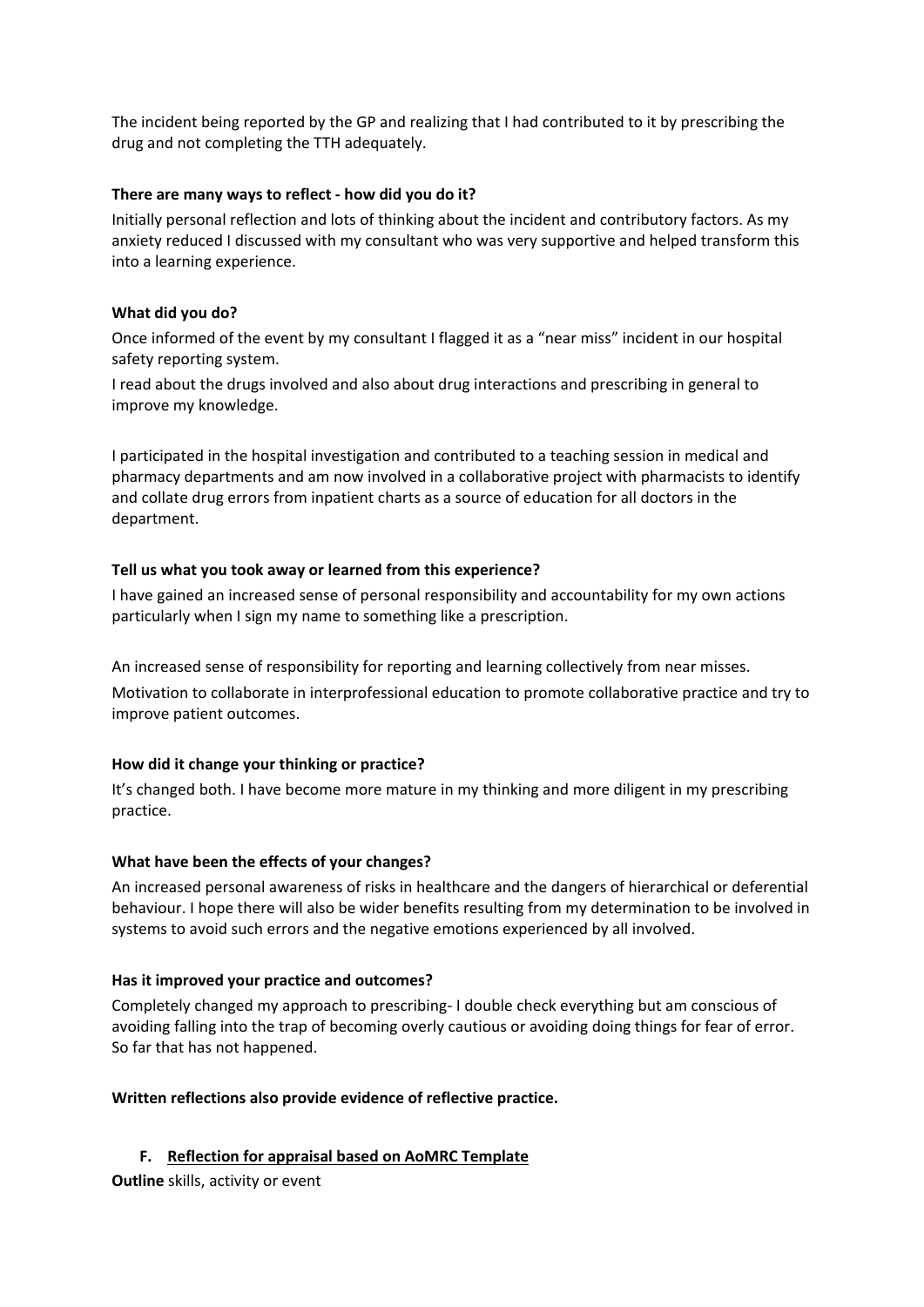A prescribing error with potential for serious drug interaction and patient harm

### What is **the most important thing you have learned** from this experience?

# **Describe how this activity contributed to the development of your knowledge, skills or professional behaviours.**

Improved my insight into clinical risk around prescribing and potential mechanisms for reducing this personally and systemically. Improved knowledge on pharmacology and prescribing because of reading undertaken. The fright has completely changed my behaviour and vigilance around prescribing.

You may wish to link this learning to one or more of the GMC Good Medical Practice domains to demonstrate compliance with their principles and values, i.e.:

### Knowledge, skills and performance

Improved knowledge about drug interactions, clinical risk and governance processes around incident reporting and investigations -

### Safety and quality

Greater insight into clinical risk around prescribing with significant impact on personal behaviour and responsibility -

#### Communication, partnership and teamwork

Learned a lot about communication failings and the potential to just do as one is told without thinking when instructions come from someone senior. Highlighted the importance of teamwork and partnership in all aspects of care and made me reflect on the fact that we still all tend to work in silos. I have a much better understanding now about the potential value of interprofessional education particularly with pharmacy colleagues around prescribing.

### Maintaining Trust.

The support and advice offered by my consultant was invaluable in me not losing faith in the system. He explained it was his responsibility as the consultant and reassured me encouraging me to learn. This really helped me maintain trust in the system as a whole. I also reflected on the importance of openness and transparency with patients even when no harm has resulted and reassuring to see that not every patient wants to take further action against doctors making mistakes

#### **How has this influenced your practice**?

### **How have your knowledge, skills and professional behaviours changed?**

Prescribing skills improved - increased rigour and review. More empathy for other doctors who have made mistakes. Understanding principles of clinical risk, minimizing it but also developing the skills and support to living with it.

### **Have you identified any skills and knowledge gaps relating to your professional practice?**